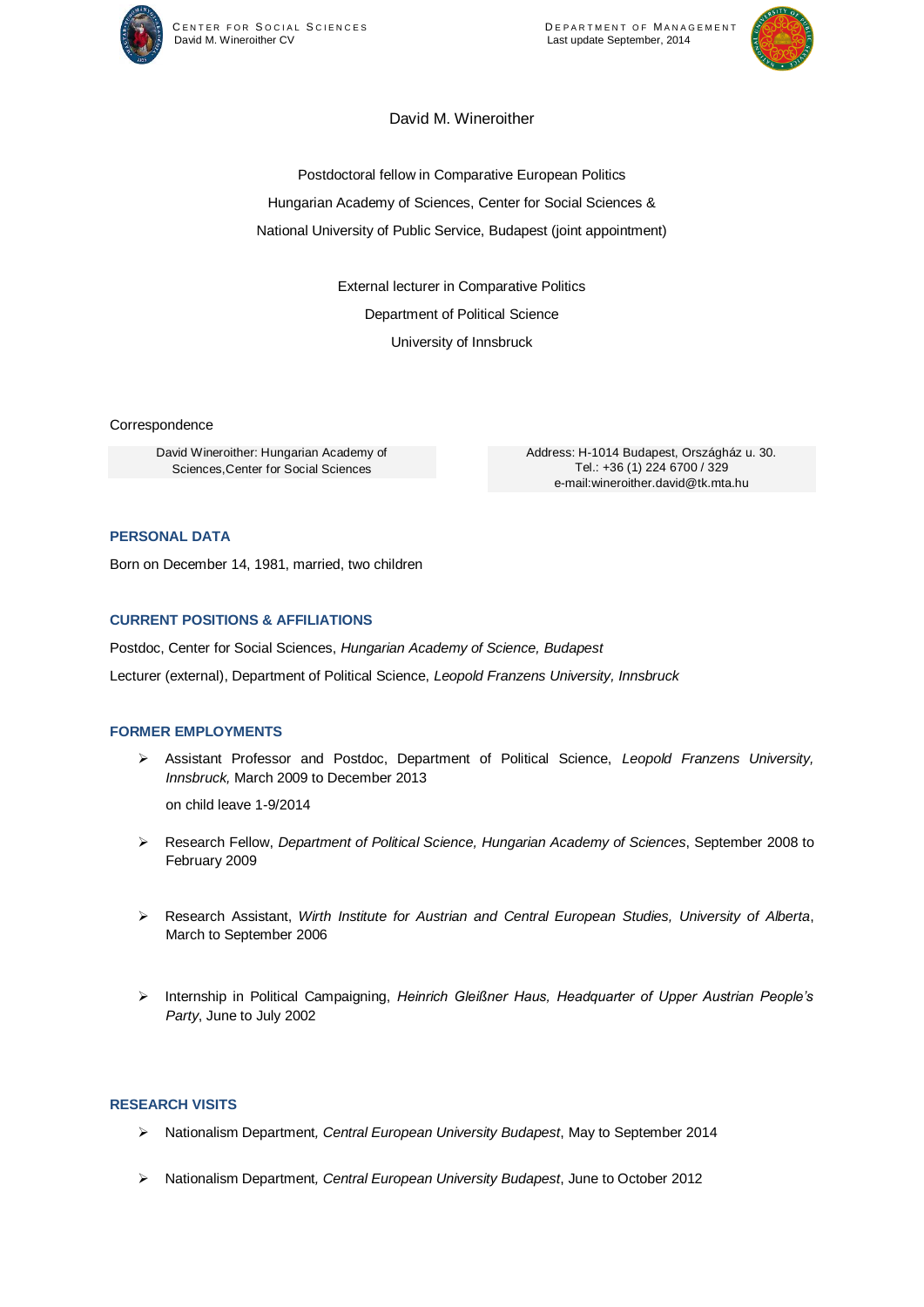



- Wirth Institute for Austrian and Central European Studies*, University of Alberta*, February 2012
- Center for Austrian Culture and Commerce*, University of New Orleans*, February 2012
- Wirth Institute for Austrian and Central European Studies*, University of Alberta*, July to August 2007

#### **HONORS, AWARDS AND FELLOWSHIPS**

| 2008-2009 | Research grant (MOEL), Österreichische Forschungsgemeinschaft                                                       |
|-----------|---------------------------------------------------------------------------------------------------------------------|
| 2008      | Talented Academic Scholars Award, Provincial Government of Upper Austria                                            |
| 2007      | Grant for Short-term Studies Abroad, University of Innsbruck                                                        |
| 2007      | Research scholarship, City of Vienna                                                                                |
| 2007      | Travelling grant (International Communication), Österreichische Forschungsgemeinschaft                              |
| 2006-2009 | Research scholarship "Pro Scientia", Austrian Bishops' Conference                                                   |
| 2006-2007 | PhD grant, University of Innsbruck                                                                                  |
| 2006      | Research grant, University of Innsbruck                                                                             |
| 2006      | Postgraduate research grant, University of Alberta and Austrian Federal Ministry of Education,<br>Science, and Arts |

#### **UNIVERSITY EDUCATION**

*University of Innsbruck*, *University of Alberta* and *University of Vienna*

Doctoral studies in Political Science, 2005-2008, Dr.phil. "with distinction" (from University of Innsbruck)

Thesis on *Kanzlermacht – Machtkanzler? Die Schüssel-Jahre im historischen und internationalen Vergleich* (supervisors Anton Pelinka & Fritz Plasser)

*University of Innsbruck*

Diploma studies in Political Science (major), History and Philosphy (minors), 2000-2005, Mag.phil. "with distinction"

Thesis on *Herrschen lernt sich leicht, regieren schwer – "Leadership" und Herrschaftsform im Deutschland des 20. Jahrhunderts* (supervisors Anton Pelinka & Fritz Plasser)

#### **RESEARCH AND TEACHING INTERESTS**

- Political Preference Formation in Postindustrial Societies
- Political Leadership and Good Governance
- $\triangleright$  Comparative Government and Welfare Policies
- Political Decision-Making and Communications in European Democracies

### **SERVICE TO THE PROFESSION**

2012-2013 Member, Habilitation Committee, Dr Peter Biegelbauer, Department of Political Science, University of Innsbruck [provision of expertise on candidate's ability in didactics]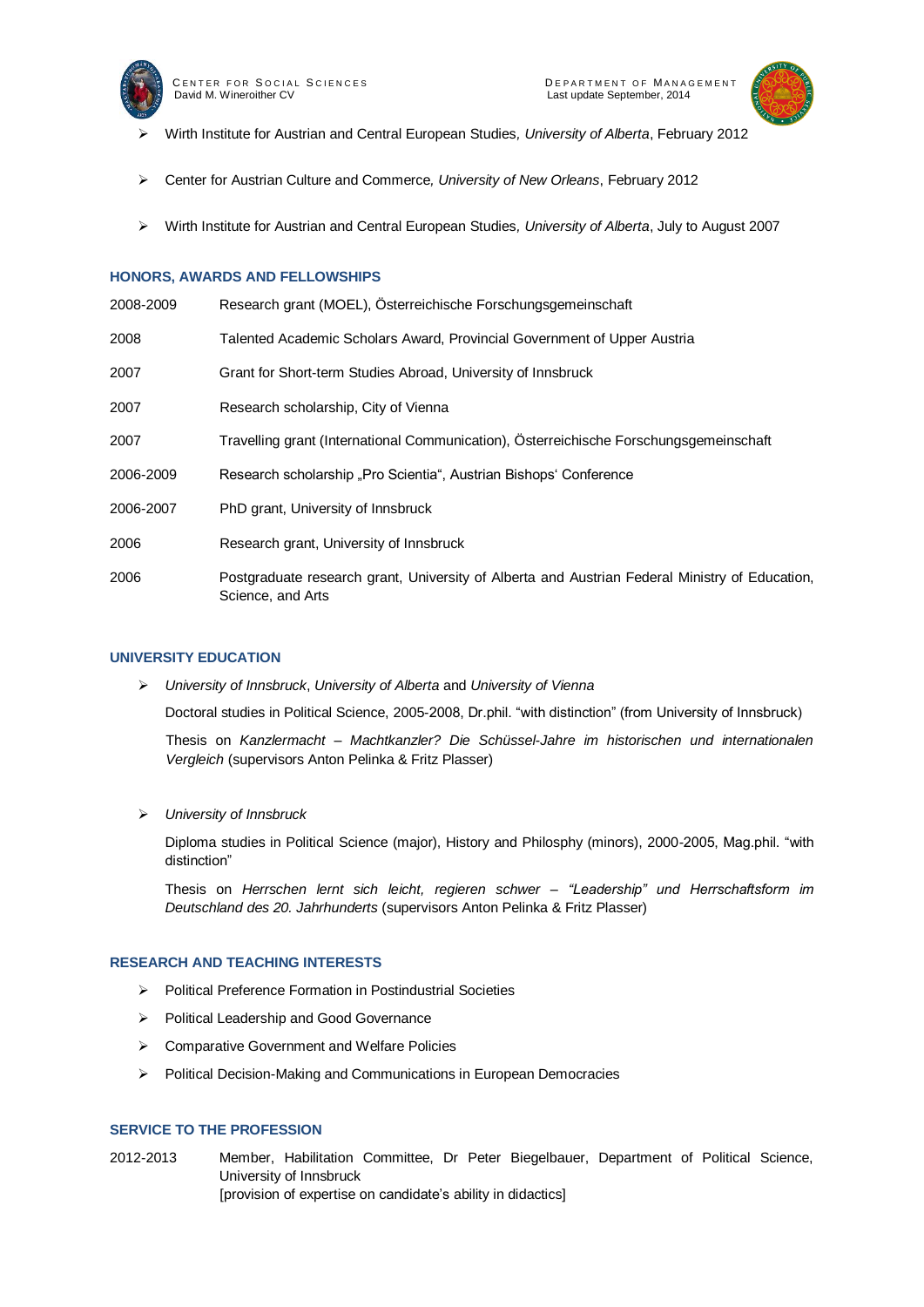



- 2011-2013 External Funds Manager, Department of Political Science, University of Innsbruck
- 2011-2013 Alternate Member, Appointment Committee, Chair for "European Integration", Department of Political Science, University of Innsbruck
- 2011-2013 Mentor to RAs and TAs, Department of Political Science, University of Innsbruck
- 2010- Member of Steering Committee, *The Future of Austrian Democracy,* financed by Österreichische Forschungsgemeinschaft
- 2010- Reviewer for "Österreichischer Akademischer Austauschdienst" (Austrian Exchange Service)
- 2010- Reviewer for the Austrian Political Science Association's Annual Prize for the best Diploma Thesis in Political Science
- 2009-2013 Reseach documentary data base appointee, Department of Political Science, University of Innsbruck
- 2009- Teaching in BA and MA programme; supervisor for BA and MA theses in the field of Comparative Politics at University of Innsbruck & University of Krems (MA in Political Communication)

#### **MEMBERSHIPS AND PROFESSIONAL AFFILIATIONS**

| 2012-2014 | Member of Executive Committee, Vice-President (elected), Wirth Alumni Network |
|-----------|-------------------------------------------------------------------------------|
| $2011 -$  | <b>ECPR Standing Group on Teaching</b>                                        |
| 2009-     | DVPW Standing Group on Demokratieforschung                                    |
| 2009-     | Research Platform "Civil Society and Governance", University of Innsbruck     |
| $2007 -$  | "Political Leadership" section of Austrian Political Science Association      |
| 2005-     | <b>Austrian Political Science Association</b>                                 |

### **RESEARCH PROJECTS AND AFFILIATIONS**

2014 Co-organizer of workshop 'Change and Crises in Central Europe', WAN 3<sup>rd</sup> bi-annual meeting, Prague, June 27 to 29 2013 *Varieties of Democracy* Country Actor, PIs: Michael Coppedge (University of Notre Dame, John Gerring (Boston University) and Staffan I Lindberg (University of Gothenburg) 2011-2013 *Il peso della storia nella gestione del consenso politico*  FBK - Italian-German Historical Institute, Trento, Italy 2010- *The Future of Austrian Democracy* financed by ÖFG, principal investigator: Reinhard C Heinisch (University of Salzburg) 2010- *Federal Elections in Austria and Hungary* in collaboration with Hubai Laszlo (Institute of Political History, Budapest)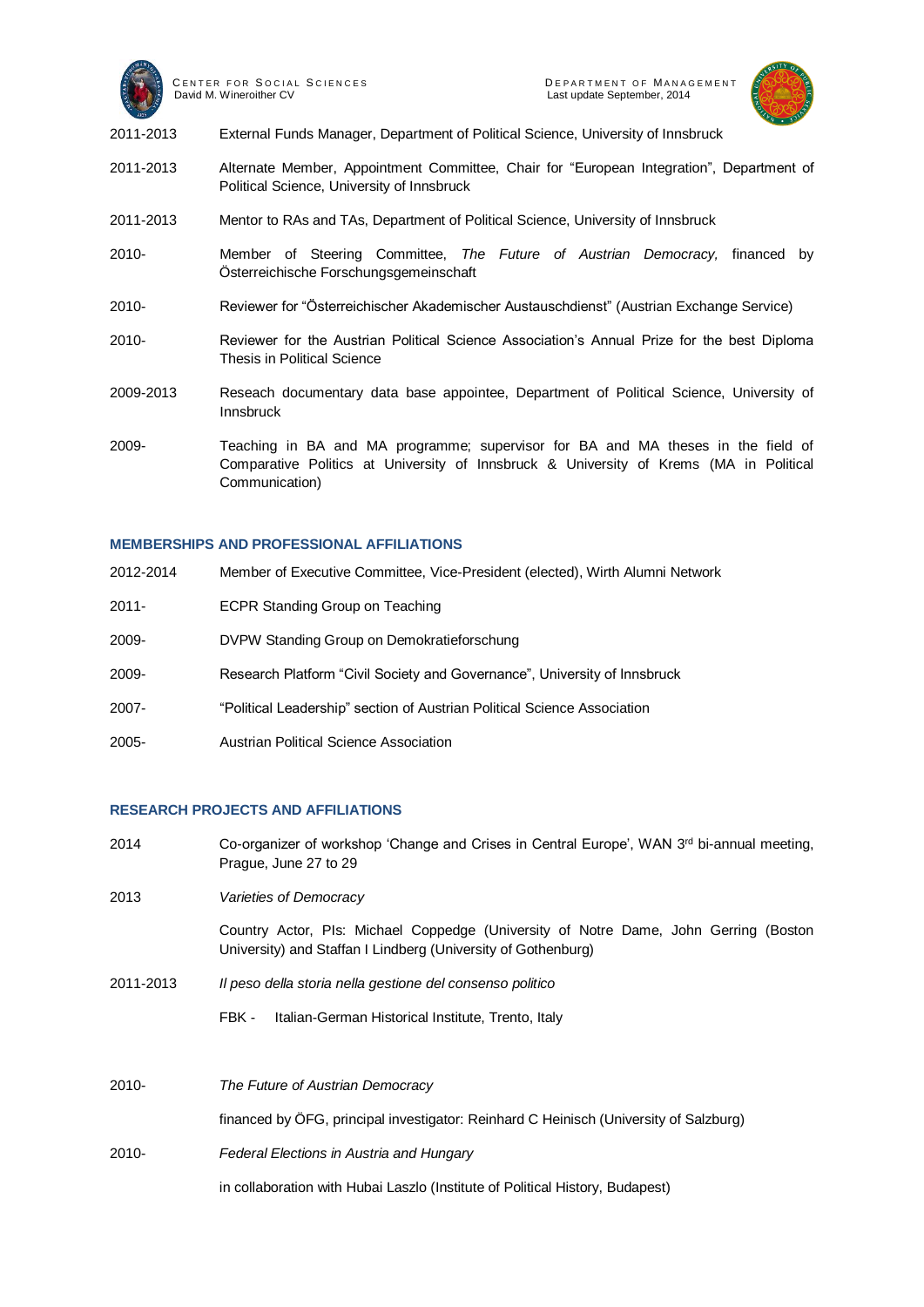



2008-2009 *Soft and Hard Indicators of Quality of Democracy in Advanced Processes of Democratic Consolidation. Contemporary Insights from Hungary and other Central and Eastern European Countries* financed by *ÖFG* 2008 *World Survey on Democratic Accountability* research assistant to Anton Pelinka (Austrian country actor), principal investigator: Herbert P. Kitschelt (Duke University) 2007 *Das Problembewusstsein politischer Akteure für demographischen Wandel. Eine vergleichende Fallstudie von Wien-Niederösterreich und der Provinz Alberta* financed by the City of Vienna and ÖFG 2004 *Wittgensteins Welten: Eine modulare Wissenslandschaft* student assistant, interdisciplinary research project of "Innsbruck Media Studies" on "Wittgensteins frühes Umfeld: Österreich 1900-1920", University of Innsbruck.

### **SOCIAL ACTIVITIES**

Field excursions to former concentration camp Auschwitz-Birkenau (organized by the Gesellschaft für politische Aufklärung – the Society for Political Enlightenment)

Educational consultant at Bundesrealgymnasium Traun for senior class high school pupils

Volunteering with elderly people at senior residences in Innsbruck and Vienna

### **ADDITIONAL QUALIFICATIONS**

Training in Quantitative Methodology, ECPR Winter School, February 2014

Software: LaTech, R, SPSS

Training for use of multi-media devices (focus on tablets) in academic teaching

*LFU Innsbruck, 2013*

Multi-Media training with intomedia, one of Austria's leading media agencies

*Vienna, 2010*

Training for first-time university teaching (in English, epsnet)

*Bratislava, 2007*

### **ACADEMIC TEACHING EXPERIENCE**

**(1) University of Innsbruck**

**BA/Diploma programme** 

**Seminars**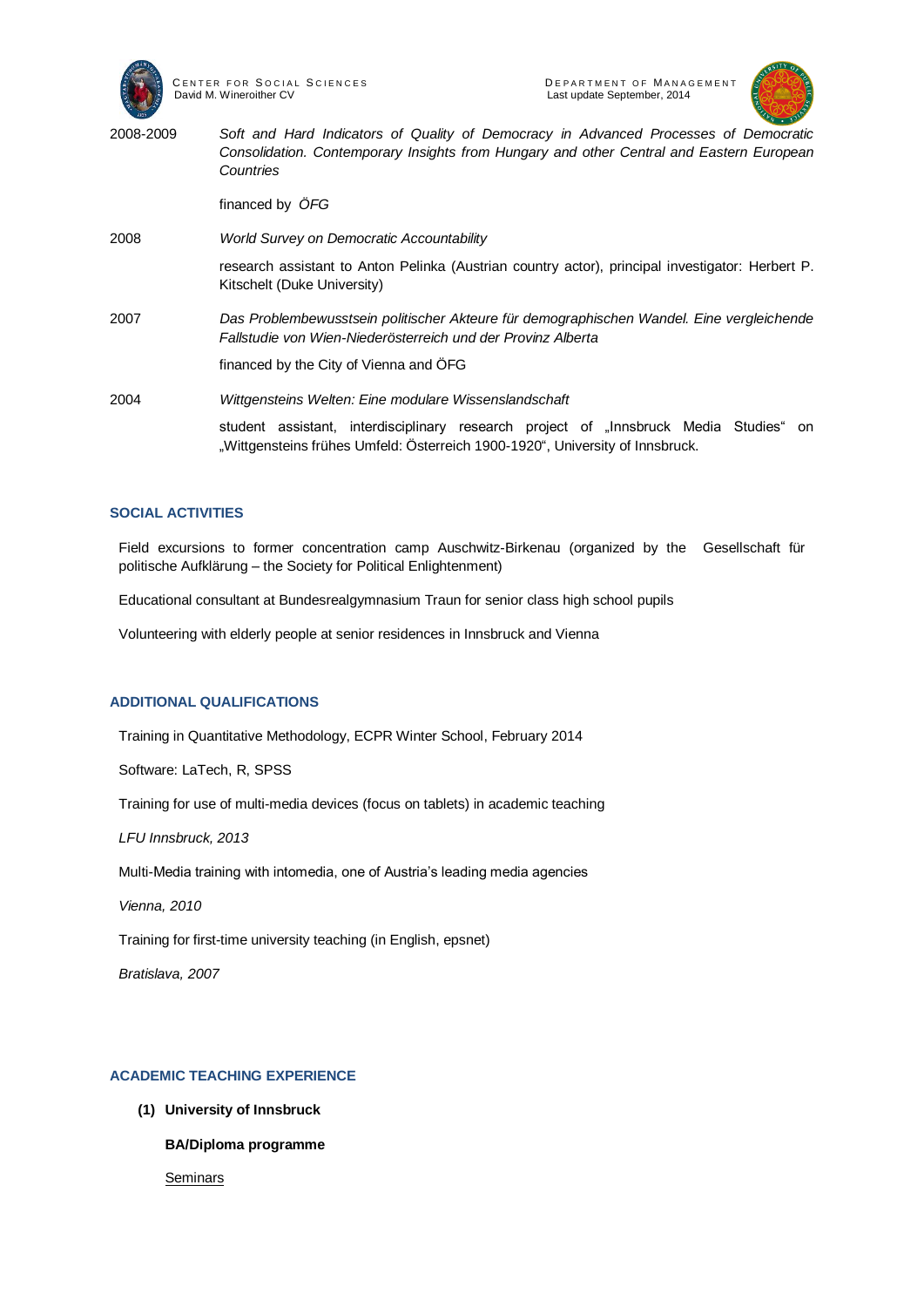

<sup>C</sup> E N T E R F O R <sup>S</sup> O C I A L <sup>S</sup> C I E N C E S <sup>D</sup> E P A R T M E N T O F <sup>M</sup> A N A G E M E N T



- *Regierungen und Regierungschefs in liberalen Demokratien* (Governments and Chief Executives in Liberal Democracies), summer term 2009
- *Political Leadership: Empirische Befunde und normative Aspekte in demokratischen Verfassungsstaaten* (Political Leadership in Constitutional Democracay: Empirical Evidence and Normative Accounts), winter term 2009/10
- *Regierungssysteme in den Staaten Mittelosteuropas* (Systems of Government in CEECs), summer term 2010
- *Die österreichische Demokratie: Immer noch oder schon wieder eine Konsensdemokratie?* (Austria: Still the country of consensus democracy?), winter term 2010/11
- *Rechtspopulistische Parteien und Bewegungen in westlichen Demokratien. Eine vergleichende Perspektive* (Right-wing populist parties and movements in Western democracies. A comparative perspective), summer term 2011
- *Die österreichische Demokratie: Schwächen, Vorzüge, Perspektiven* (The Austrian Democracy: Pitfalls, Assets, and Prospectives), winter term 2011/12
- *Linkage Building in Democracy: How Citizens Hold Representatives Accountable* (in English), winter term 2012/13
- *Die Entwicklung des Parteienwettbewerbs in Österreich* (Developments in Austrian Party Competition), winter term 2013/14

### Proseminars:

- *Comparative Political Systems*, winter term 2009/10, summer term 2010, winter term 2010/11, summer term 2011, winter term 2011/12, summer term 2012, winter term 2012/13, summer term 2013, winter term 2013/14
- *Politics of Austria,* winter term 2014/15

### **MA**

### **Seminars**

- *Regierungen und Parlamente in Europa* (Relations of Governments and Parliaments across Europe), summer term 2012 (focus on executive leadership, executive-legislative relations and external communication)
- *Regierungen und Parlamente in Europa* (Relations of Governments and Parliaments across Europe), summer term 2013 (focus on interest representation, elite selection and quality of democracy)

### **(2) BfI Vienna College**

Guest lecturer within Jean Monnet lecture series on *European Integration*, winter term 2011, 2013-

#### **(3) National University of Public Service, Budapest (in English)**

### **PhD in International Studies**

### **Seminars**

Patterns of Political Accountability, research seminar (winter term 2014/15)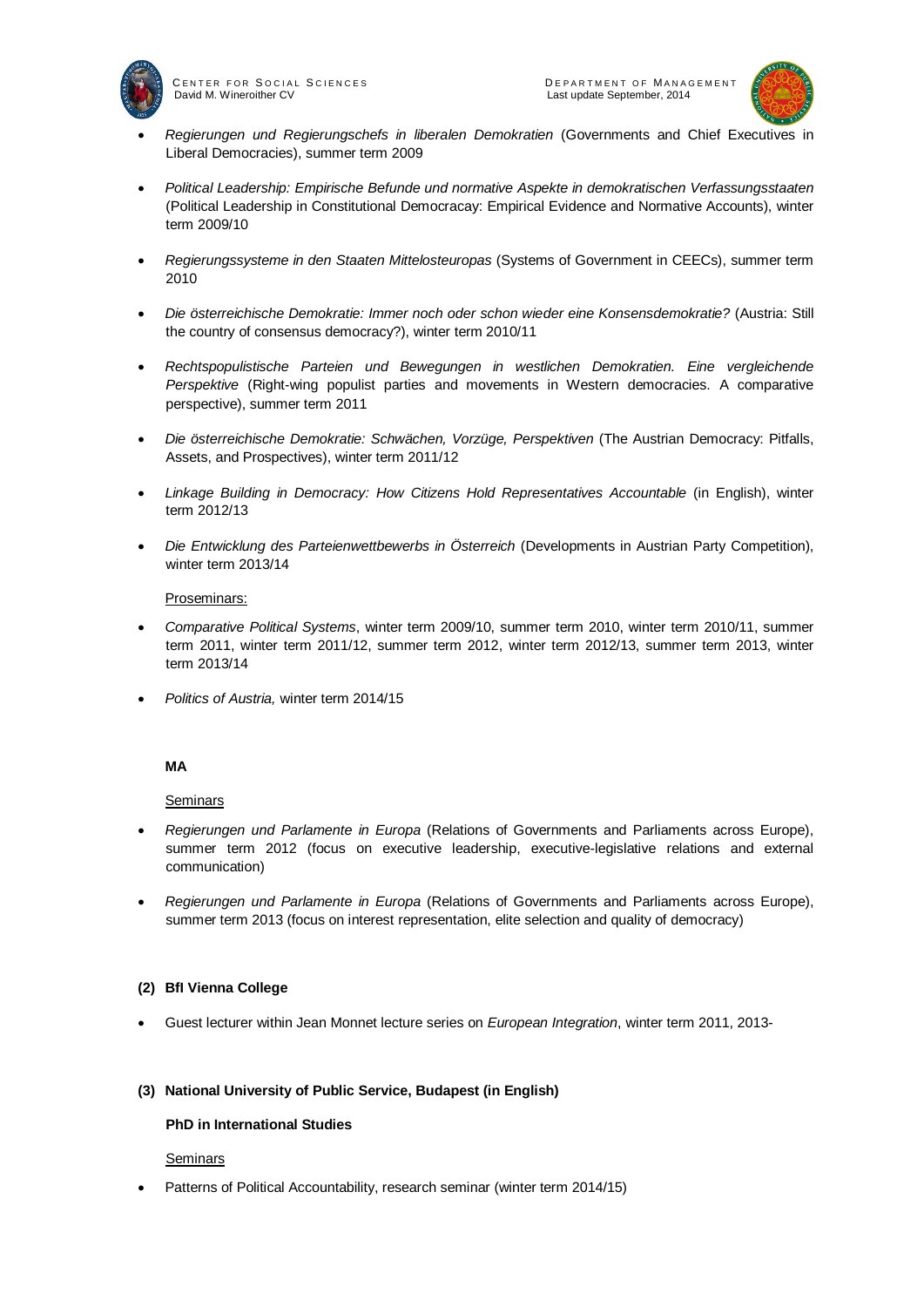

CENTER FOR SOCIAL SCIENCES DEPARTMENT OF MANAGEMENT DEFARTMENT OF WANAS<br>Last update September, 2014



### **LANGUAGE PROFICIENCIES**

- > German native language
- > English fluent
- > Hungarian fair
- > French basic
- > Latin/Italian basic
- $\triangleright$  Spanish basic

#### **REFERENCES**

| <b>Ferdinand Karlhofer</b>      |                                            | <b>Heinrich Neisser</b>               |                                                                     |  |
|---------------------------------|--------------------------------------------|---------------------------------------|---------------------------------------------------------------------|--|
| University of Innsbruck         |                                            | University of Innsbruck               |                                                                     |  |
| Professor of Political Science  |                                            | Professor em. of European Integration |                                                                     |  |
| Universitätsstraße 15           |                                            | Universitätsstraße 15                 |                                                                     |  |
| Department of Political Science |                                            | Department of Political Science       |                                                                     |  |
| 6020 Innsbruck                  |                                            | 6020 Innsbruck                        |                                                                     |  |
| Austria                         |                                            | Austria                               |                                                                     |  |
| phone:<br>fax:                  | +43/(0)512/507-7056<br>+43/(0)512/507-2849 |                                       | phone: +43/(0)512/507-7071 secr.<br>+43/(0)512/507-5680 direct line |  |
| email:                          | ferdinand.karlhofer@uibk.ac.at             | fax:                                  | +43/(0)512/507-2849                                                 |  |
|                                 |                                            | email:                                | heinrich.neisser@uibk.ac.at                                         |  |

## Anton Pelinka

Central European University Professor of Nationalism Studies and Political Science Faculty Tower 202

Department of Political Science 1051 Budapest, Nador u. 9. Hungary

| phone: | +36-1-3283416        |
|--------|----------------------|
| fax:   | +36-1-3273087        |
| email: | pelinkaa [at] ceu.hu |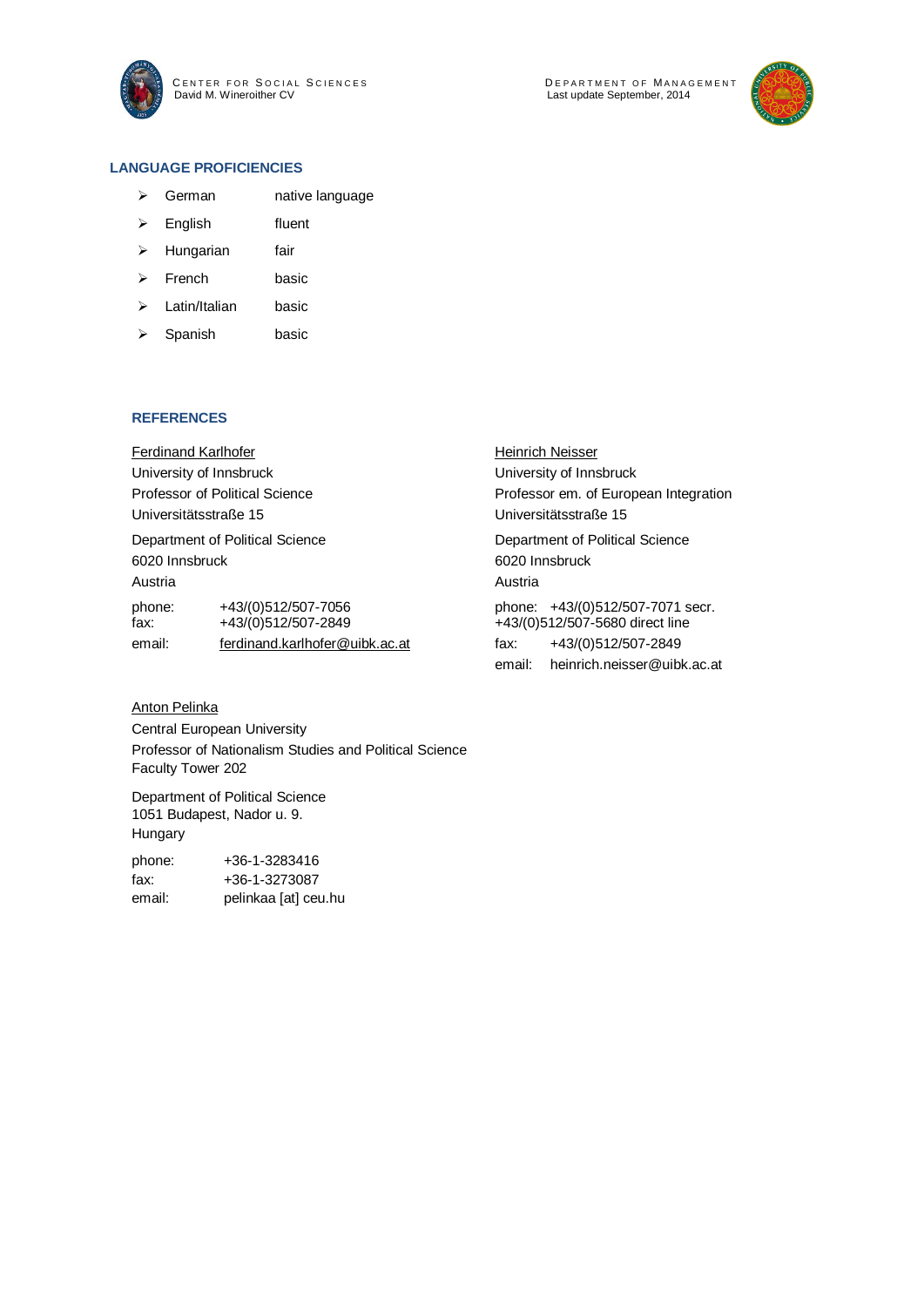



## PUBLICATIONS

#### **CURRENT PROJECTS**

- (David M. Wineroither & Gilg Seeber) Right-Wing Populists in Austria on the Rise Again: The Winning Formula of Portfolio Diversification
- Where Personalization meets Presidentialization: The Crossroad of Party Familial Propensities
- (David M. Wineroither & Gilg Seeber) Two Worlds of Representation? Comparing Party-Voter Congruence in Eastern and Western Europe at Linkage Level

A Non-Linear Trend of Democratic Convergence? The Case of De-Austrification

Turning Majoritarian in the Absence of Personalized Leadership

Die Macht von Regierungschefs messen? Eine Kritik und Annäherung

#### **MONOGRAPHS**

1. *Kanzlermacht – Machtkanzler? Die Regierung Schüssel im historischen und internationalen Vergleich*, Wien: LIT, 2009.

["Was ist von Schwarz-Blau geblieben"?, in: Wiener Zeitung, 7 April 2010 (interview); also covered by Der Standard, Die Presse, Oberösterreichische Nachrichten, Vorarlberger Nachrichten; see more recently

http://www.sonntagszeitung.ch/fokus/sonntagsgespraech/sonntagsgespraech-detailseite/?newsid=267225]

2. *Herrschen lernt sich leicht, regieren schwer – "Leadership" und Herrschaftsform im Deutschland des 20. Jahrhunderts*, Frankfurt/Main: Peter Lang, 2007.

[reviewed in Zeitschrift für Politikwissenschaft: "Wineroithers Arbeit besticht durch eine fundierte Argumentationsführung"]

#### **EDITIONS**

1. (Ernst Bruckmüller & David M. Wineroither) *Biografie und Gesellschaft. Über das Persönliche in Geschichte und Literatur, Wissenschaft und Politik* (Austriaca 3), Wien: new academic press, 2012.

(with contributions from Daniela Angetter, Ernst Bruckmüller, Ulrike Denk, Gertrude Enderle-Burcel, Ellinor Forster, Rita Garstenauer, Helmuth Grössing, Regina M. Jankowitsch, Irena Nawrocka, Maria Petz-Grabenbauer, Maria Piok, Ursula A. Schneider, Annette Steinsiek, David M. Wineroither)

2. (Ludger Helms & David M. Wineroither) *Die österreichische Demokratie im Vergleich* (Politik und Demokratie in den kleineren Ländern Europas I), Baden-Baden: Nomos, 2012.

(with contributions from Klaus Armingeon, Peter Bußjäger, David FJ Campbell, Peter Gerlich, Reinhard C. Heinisch, Ludger Helms, Herbert P. Kitschelt, Herbert Obinger, Theo Öhlinger, Günther Pallaver, Anton Pelinka, Johannes Pollak, Fritz Plasser, Sonja Puntscher-Riekmann, Oliver Rathkolb, Helmut Reinalter, Sieglinde Rosenberger, Birgit Sauer, Gilg Seeber, David M. Wineroither)

[reviewed inter alia in Österreichische Zeitschrift für Politikwissenschaft 42(1)2013: "Der vorgelegte Sammelband enthält eine Reihe von interessanten Beiträgen, die das politische System Österreichs in vergleichender Perspektive betrachten und damit neue Erkenntnisse liefern"; Zeitschrift für Vergleichende Politikwissenschaft 7(4)2013: "Die österreichische Demokratie wird hier konzeptionell mustergültig aus unterschiedlichen Perspektiven beleuchtet."; [http://www.polak.at/26225/?MP=61-14463;](http://www.polak.at/26225/?MP=61-14463) Zeitschrift für internationale Freimaurerforschung 30/13]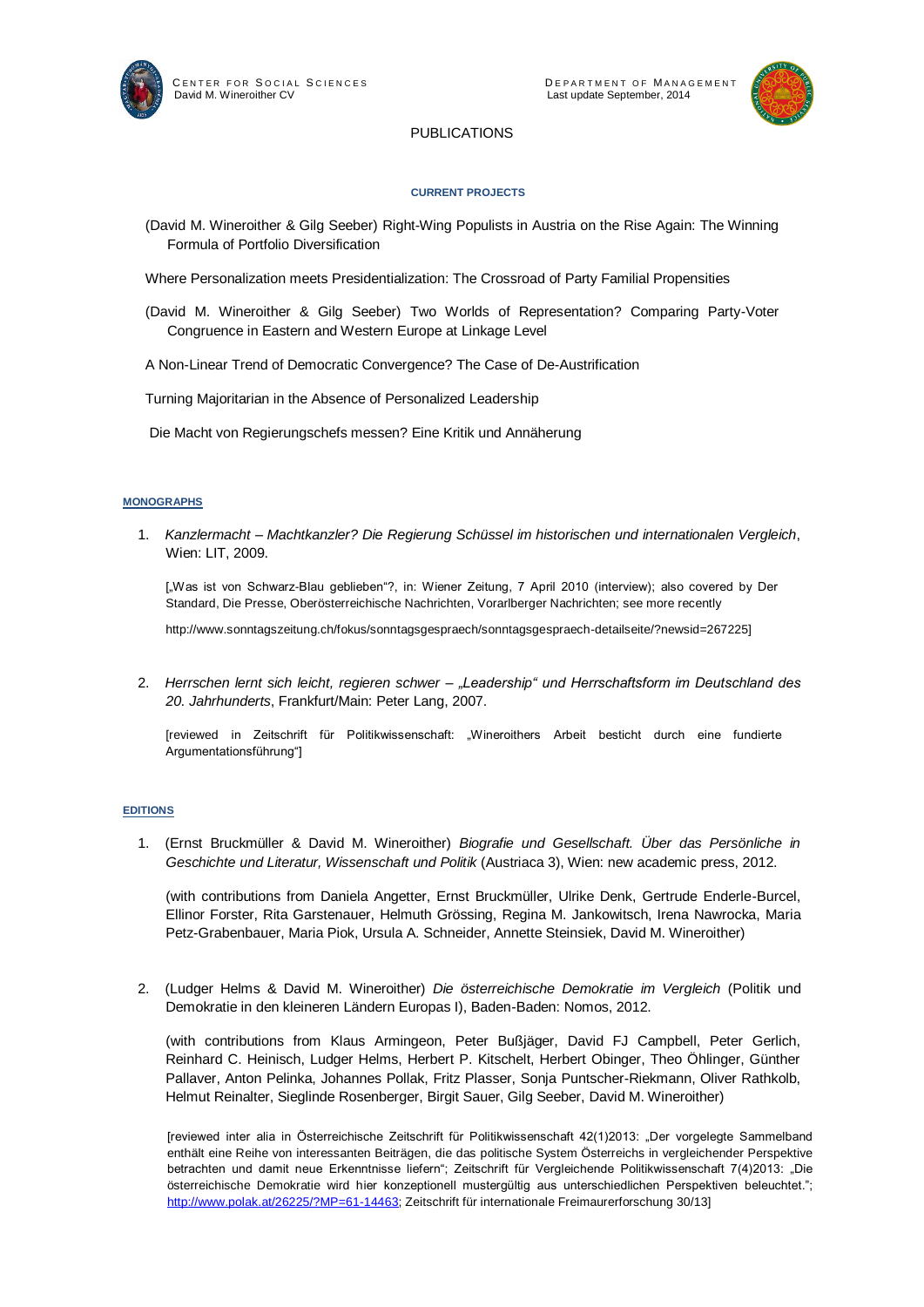



3. (David M. Wineroither & Doris Wolfslehner) *Political leadership* (special issue "Österreichische Zeitschrift für Politikwissenschaft"), 39 (3) 2010, Wien: facultas.wuv.

(with contributions from Irene Etzersdorfer, Manuela Glaab, Ludger Helms, Ina Klein, András Körösényi, Anton Pelinka, Jens Tenscher)

4. *Politik im Viervierteltakt. Strukturen, Personen und Inhalte in Oberösterreich*, (Schriften zur politischen Wirklichkeit 25), Wien: Braumüller, 2010.

(with contributions from Hans Gargitter, Reinhold Gärtner, Thomas Hellmuth, Michael Holzberger, Helmut Hörtenhuber, Ferdinand Karlhofer, Andreas Kirschhofer-Bozenhardt, Eduard Pesendorfer, Friedrich Schneider, Wolfgang Steiner, David M. Wineroither, Barbara Wolf-Wicha)

5. (Anton Pelinka & David M. Wineroither) *Idee und Interesse II. Politische Ideen und Gesellschaftstheorien im 20. Jahrhundert* (Vergleichende Gesellschaftsgeschichte und politische Ideengeschichte der Neuzeit 19), Wien: Braumüller, 2007.

(with contributions from Erna Appelt, Laurie R. Cohen, Veronika Eberharter, Renate Genth, Brigitte Gess, Regina Köpl, Marcin Król, Thomas Nowotny, Anton Pelinka, Joachim Perels, Sonja Puntscher-Riekmann, Albert F. Reiterer, Lars P. Rensmann, Kurt Salamun, Friedrich Salzmann, Dieter Segert, Erika Thurner, Bernhard Josef Tilg, Susanne Toelken-Mettauer, David Wineroither, Peter Zeillinger)

#### **JOURNAL ARTICLES AND BOOK CHAPTERS**  (status all printed/in print)

- 1. Das Kreuz mit dem Wähler. Erhöhte Komplexität der Wählermärkte als österreichische und europäische Herausforderung, in: Reinhold Lopatka / Gernot Blümel / Dietmar Halper (Hrsg.), Für Österreich. *70 Jahre Österreichische Volkspartei – eine Erfolgsgeschichte*, Wien 2015 (in Vorbereitung)
- 2. Die Entwicklung der Parteienlandschaft in vergleichender Perspektive, in: Kurt Ebert (Hrsg.), *Festschrift zum 70. Geburtstag von Herwig van Staa*, Innsbruck: Studienverlag, 2014, 171-190 (in print).
- 3. Vom Konflikt zum Konsens: Die Evolution der Idee des Konsoziativismus, in: Maurizio Cau / Günther Pallaver (Hrsg.), *Historische Legitimationsmuster politischer Systeme*, Berlin: Duncker & Humblot 2014 (in print; German edition).
- 4. Die Tiroler Landtagswahlen, in: Andreas Khol et al. (Hrsg.), Österreichisches Jahrbuch für Politik 2013, Wien-Köln-Weimar: Böhlau, 2014, 249-62.
- 5. (David M. Wineroither & Gilg Seeber) Die österreichische Nationalratswahl vom 29. September 2013: Ein Ende Großer Koalitionen in Sicht, in: *Zeitschrift für Parlamentsfragen*, 45 (1) 2014, 158-74.
- 6. Dal conflitto al consenso: l'evoluzione dell'idea di consociativismo, in: Maurizio Cau / Günther Pallaver (a cura di), *Il peso della storia nella gestione del consenso politico. L'Europa del second dopoguerra*, Il Mulino: Bologna, 2013, 121-67.

[see the announcement in Corriere Della Sera, 13. Januar 2013, 35]

7. Kommunalwahlen in Oberösterreich. Format und Ergebnis des Wettbewerbs von Parteien und Kandidaten in: Ferdinand Karlhofer / Günther Pallaver (Hrsg.), *Gemeinderatswahlen in Österreich*, Innsbruck: Studienverlag, 2013, 87-106.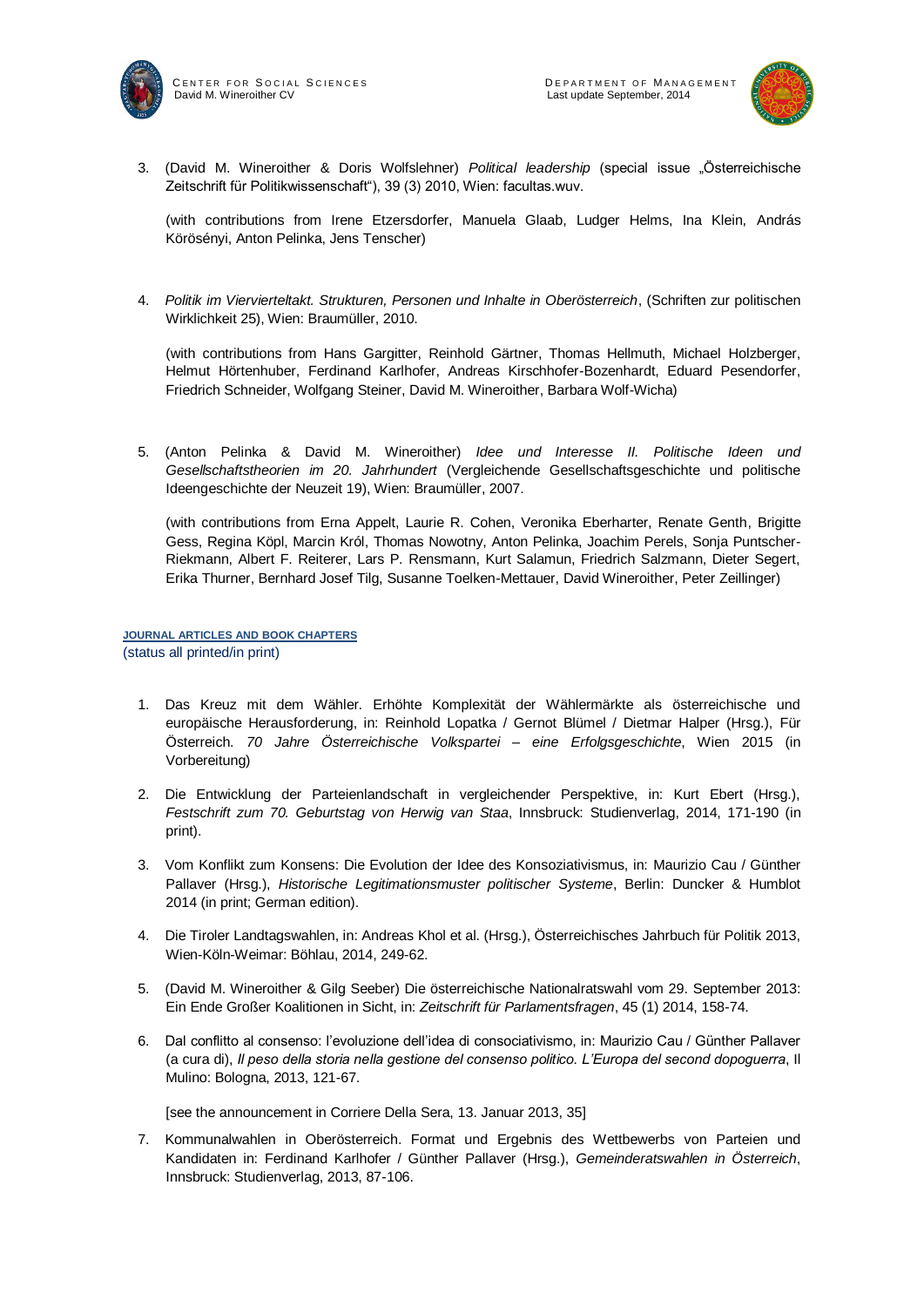

CENTER FOR SOCIAL SCIENCES<br>
David M. Wineroither CV<br>
David M. Wineroither CV David M. Wineroither CV



- 8. (Christian Kasper & David M. Wineroither) Leadership in der Gemeinde, in: Florian Oppitz / Kathrin Stainer-Hämmerle (Hrsg.), *Handbuch Gemeindepolitik*, Wiesbaden und Berlin: Springer, 2013, 101-20.
- 9. Political Leadership and Innovation, in: Elias G. Carayannis (ed.), *Encyclopedia of Creativity, Invention, Innovation, and Entrepreneurship* (Vol. 3: Innovation), New York: Springer, 2013, 1455-61.
- 10. (Ludger Helms & David M. Wineroither) Demokratischer Prozess und Koalitionsbildung in der Zweiten Republik Österreich, in: Frank Decker / Eckhard Jesse (Hrsg.), *Die deutsche Koalitionsdemokratie vor der Bundestagswahl 2013*, Baden-Baden: Nomos, 2013, 561-76.
- 11. Die Sozialpartnerschaft als Eckpfeiler der österreichischen Konsensdemokratie, in: Gerhard Botz / Ernst Bruckmüller / Josef Cerny / Johann Dvorák / Josef Ehmer / Winfried R. Garscha / Margarete Grandner / Elke Gruber / Alois Guger / Ferdinand Karlhofer / Helmut Konrad / Maria Mesner / Anton Pelinka / Emmerich Tálos / Marcel van der Linden (Hrsg.), *Wissenschaft über Gewerkschaft. Analysen und Perspektiven*, Wien: ÖGB-Verlag, 2013, 39-70.
- 12. Freies Genie, Charakterköpfe oder politische Klasse? Politisches Führungspersonal und seine (Kollektiv-)Biografie, in: Ernst Bruckmüller / David M. Wineroither (Hrsg.), *Biografie und Gesellschaft. Über das Persönliche in Geschichte und Literatur, Wissenschaft und Politik*, Wien: new academic press, 2012, 27-46.
- 13. (David M. Wineroither & Herbert Kitschelt) Die Entwicklung des Parteienwettbewerbs in Österreich im internationalen Vergleich, in: Ludger Helms / David M. Wineroither (Hrsg.), *Die österreichische Demokratie im Vergleich*, Baden-Baden: Nomos, 2012, 193-222.

[reviewed inter alia by Klaus Stüwe, in: ZfVPW 7(4)2013 ("Um die Entwicklung des Parteienwettbewerbs in Österreich im internationalen Vergleich geht es im nachfolgenden Beitrag von David M. Wineroither und Herbert Kischelt, in dem überaus klar, unter anderem gestützt auf Daten des 'Democratic Accountability and Linkage Projects', die Besonderheiten des österreichischen Parteiensystems herausgearbeitet werden.")]

14. (Ludger Helms & David M. Wineroither) Nationalrat, Bundesregierung und Bundespräsident: Die gouvernementale Arena im internationalen Vergleich, in: Ludger Helms / David M. Wineroither (Hrsg.), *Die österreichische Demokratie im Vergleich*, Baden-Baden: Nomos, 2012, 147-70.

[reviewed inter alia by Klaus Stüwe, in: ZfVPW 7(4)2013 ("Sehr gelungen ist die Darstellung der gouvernementalen Arena (Bundesregierung und Bundespräsident) durch die beiden Herausgeber, die vor dem Hintergrund der wichtigsten Konzepte der Vergleichenden Politikwissenschaft als semipräsidentielles System mit Konkordanzelementen gedeutet wird."]

- 15. (Ludger Helms & David M. Wineroither) Austria sui generis? Der Vergleich als Königsweg der Demokratieforschung, in: Ludger Helms / David M. Wineroither (Hrsg.), *Die österreichische Demokratie im Vergleich*, Baden-Baden: Nomos, 2012, 13-29.
- 16. Windstille oder Fahrtwind? Konkordanz in Österreich, in: Köppl, Stefan / Uwe Kranenpohl (Hrsg.), *Konkordanzdemokratie – ein Demokratietyp der Vergangenheit?*, Baden-Baden: Nomos, 2012, 73-98.

[reviewed by Eckhard Jesse, Konkordanz – kein Auslaufmodell, Neue Zürcher Zeitung, 13. November 2012 ("Freilich sind beträchtliche Wandlungen zu verzeichnen. So hat Österreich durch die Auflösung der «Lager» nach David Wineroither Konkurrenz-Elemente ebenso verstärkt wie die Niederlande." <http://www.nzz.ch/aktuell/startseite/konkordanz--kein-auslaufmodell-1.17792707> ; see also ZfVPW 7:3: 2013]

- 17. Praxis und Perspektiven direkter Demokratie, in: Andreas Khol et al. (Hrsg.), Österreichisches Jahrbuch für Politik 2011, Wien-Köln-Weimar: Böhlau, 2012, 161-76.
- 18. Parteien und Parteiensystem: Stabilität ist Trumpf, in: David M. Wineroither (Hrsg.), *Politik im Viervierteltakt. Strukturen, Personen und Inhalte in Oberösterreich,* Wien: Braumüller, 2010, 67-101.
- 19. Das Amt und seine Säulen: Der Landeshauptmann im Regierungssystem, in: David M. Wineroither (Hrsg.), *Politik im Viervierteltakt. Strukturen, Personen und Inhalte in Oberösterreich*, Wien: Braumüller 2010, 21-66.
- 20. Einleitung, in: David M. Wineroither (Hrsg.), *Politik im Viervierteltakt. Strukturen, Personen und Inhalte in Oberösterreich*, Wien: Braumüller, 2010, XI-XV.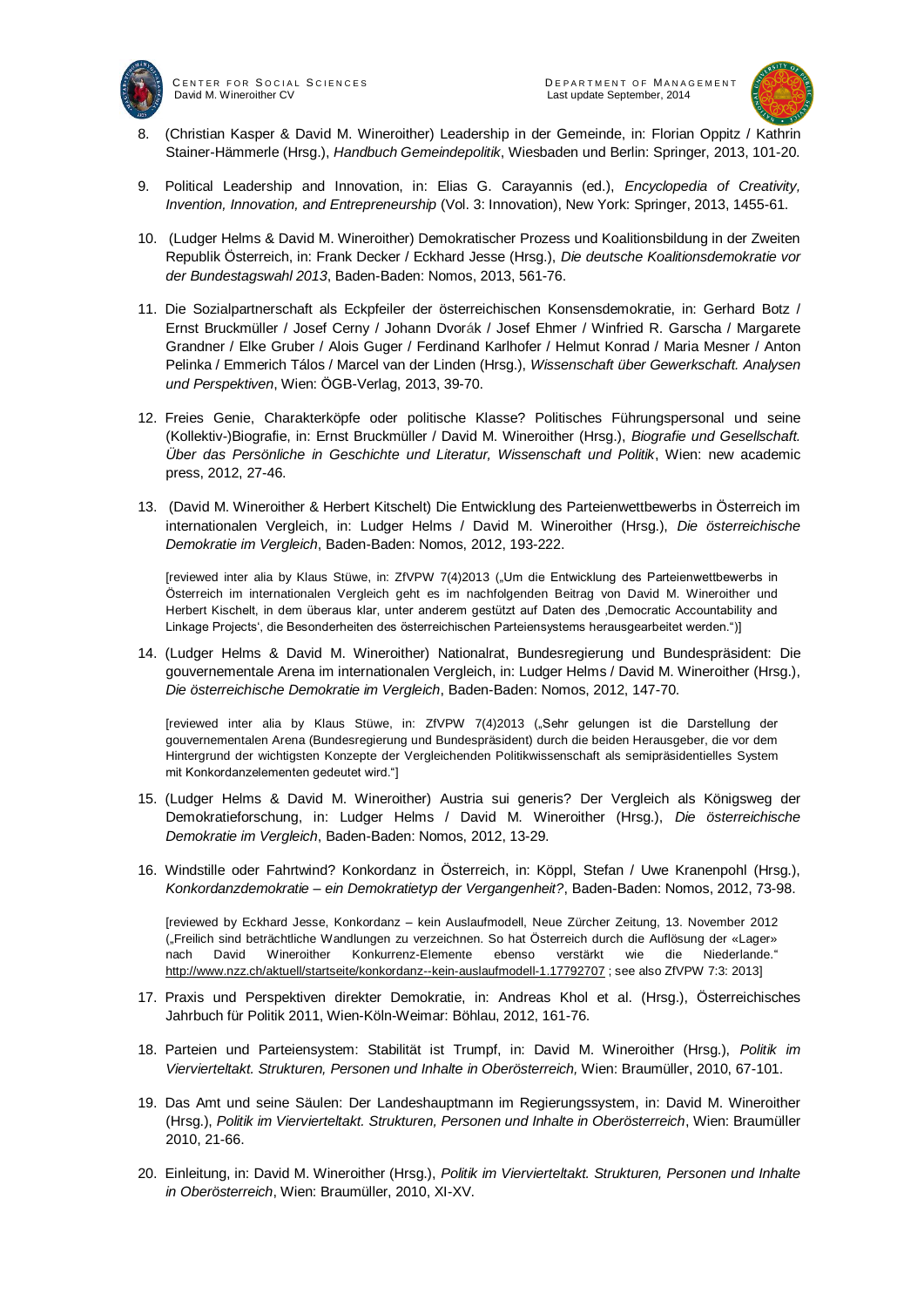

CENTER FOR SOCIAL SCIENCES<br>
David M. Wineroither CV<br>
Last update September, 2014 David M. Wineroither CV



- 21. (David M. Wineroither & Doris Wolfslehner) Editorial: Political Leadership, in: *Österreichische*  Zeitschrift für Politikwissenschaft, special issue "Political Leadership", 39 (3) 2010, 251-55.
- 22. Hochschaubahn oder konzertierte Aktion? Majoritäre und konsensuale Aspekte der Politik in Kanada und Österreich, in: Kammel, Armin J. / Erhard Lick / Govind Rao (eds.), *Themes in Canadian Studies from an Austrian Perspective*, Wien: LIT, 2010, 35-59.
- 23. Making Omelets and Breaking Eggs? Schüssel's Leadership in Government and Party, in: Günter Bischof / Fritz Plasser (eds.), *The Schüssel Era in Austria*, Innsbruck - New Orleans: UNO press and Innsbruck university press, 2009, 56-79.

[reviewed by Lothar Höbelt. Review of Bischof, Günter; Plasser, Fritz, The Schüssel Era in Austria: Contemporary Austrian Studies, XVIII. HABSBURG, H-Net Reviews. December, 2011 ("David Wineroither and Kurt Luther ably chart his relationship with his own party and his coalition partner, the FPÖ")]

- 24. (& Regina M. Jankowitsch) Von Platon zu Burns Geschichte und Philosophie von Political Leadership, in: Regina M. Jankowitsch / Annette Zimmer (Hrsg.), *Political Leadership. Annäherungen aus Wissenschaft und Praxis*, Berlin – München – Brüssel: polisphere, 2008, Seite 89-120.
- 25. Students and democratic theory: Successful learning a matter of organization?, in: Kinga Kas / Malte Brosig (eds.), *Teaching Theory and Academic Writing: A Guide to Undergraduate Lecturing in Political Science* (Teaching Political Science Series No.4), European Political Science Network, Opladen and Farming Hills: Leske and Budrich, 2008, 21-27.
- 26. Demographischer Wandel in Alberta: Lernen aus kanadisch-österreichischen Kontrasten, in: Christian Dirninger / Armin Mühlböck / Alexander Neunherz (Hrsg.), *Salzburger Regionenforum: Der demografische Wandel im ländlichen Raum Salzburgs*, Wiesbaden: Verlag für Sozialwissenschaften, 2008, 92-117.
- 27. Max Weber, in: Anton Pelinka / David Wineroither (Hrsg.), *Idee und Interesse II. Politische Ideen und Gesellschaftstheorien im 20. Jahrhundert*, Wien: Braumüller, 2007, Seite 15-27.
- 28. Bundespräsident und Bundeskanzler: Konsens, Konflikt oder Neutralität?, in: Andreas Khol et al. (Hrsg.), Österreichisches Jahrbuch für Politik 2006, München – Wien: Oldenbourg, 2007, 603-23.

#### **PRINT MEDIA AND BROADCAST**

- 1. Rettungsanker Kanzlerschaft, in *Wiener Zeitung*, 29 August 2014, 2.
- 2. Nur der Kanzlerpokal kann stabilisieren, in *Der Standard*, 29 August 2014, 31.
- 3. Österreich braucht keinen Machtpol im Kanzleramt, in *Der Standard*, 26/27 July 2014, 28.
- 4. Europäische Scheinwelten, in: *Tiroler Tageszeitung*, 18 June 2014, 2.
- 5. Verdrängte Neigungen, in: *Die Presse*, 21 May 2014, 26.
- 6. Schwarze Parteireform: Klimmzug oder Überlebenstraining?, in: *Wiener Zeitung*, 7 May 2014.
- 7. Ungarn Macht ohne Kontrolle, in: *Der Standard*, 8 April 2014, 27.
- 8. Freundschaft? Arbeiterpartei ade!, in: *Der Standard*, 24 January 2014.
- 9. Demokratie als Versprechen und Praxis eine internationale Rundschau, in: *etc. Magazin*, 12 November 2013.

[http://www.etc-magazin.com/index.php/wissen/41-aspekt-1/120-demokratie-als-versprechen-und-praxis-eine](http://www.etc-magazin.com/index.php/wissen/41-aspekt-1/120-demokratie-als-versprechen-und-praxis-eine-internationale-rundschau)[internationale-rundschau](http://www.etc-magazin.com/index.php/wissen/41-aspekt-1/120-demokratie-als-versprechen-und-praxis-eine-internationale-rundschau)

10. Totgesagte leben länger, in: *Tiroler Tageszeitung*, 25 September 2013, 2.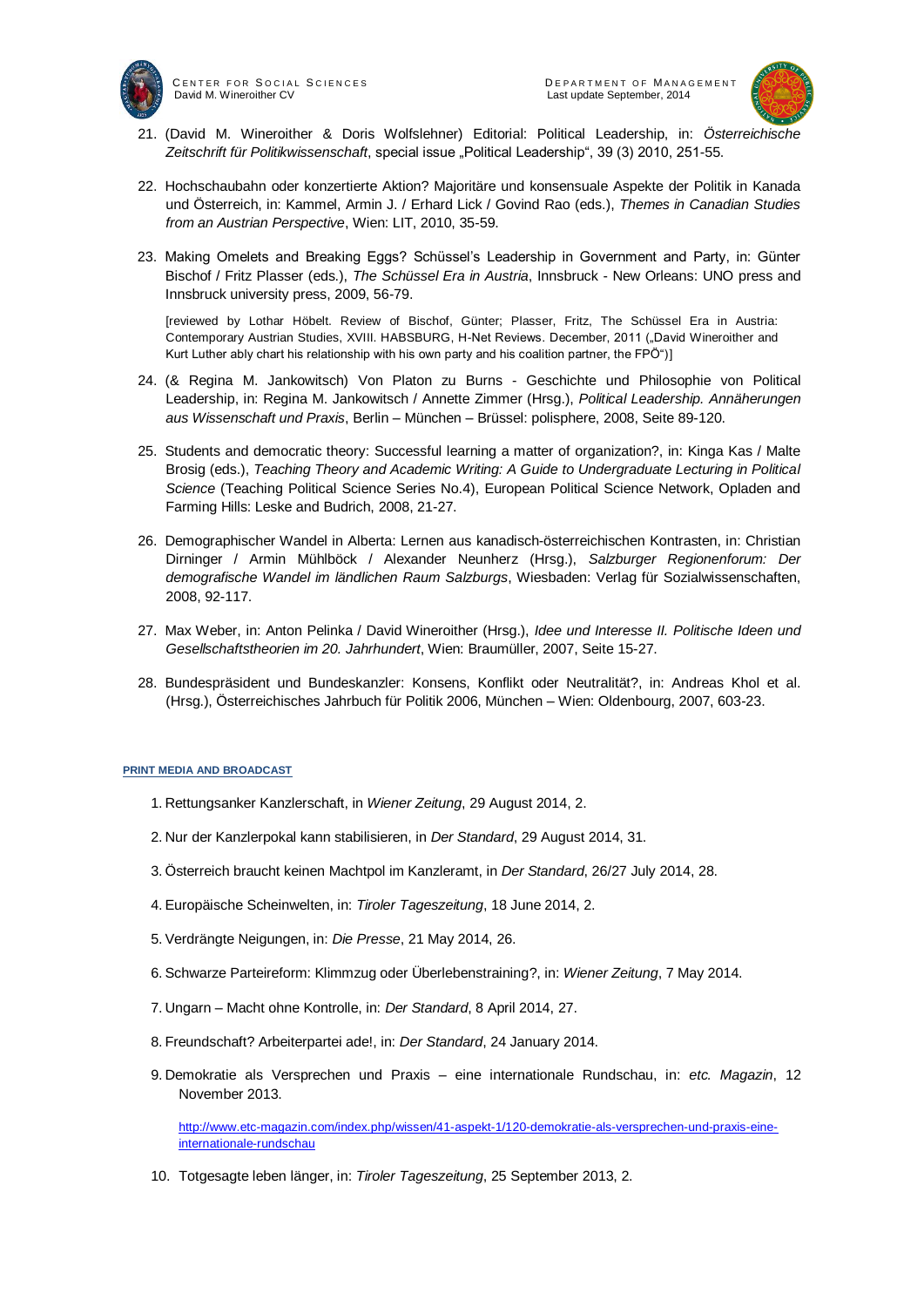



- 11. Studiogast in der *Livesendung 'Hallo Tirol'*, EU-Beitrittsperspektive der Türkei, *ORF-Landesstudio* Hörfunk Tirol, 25 June 2013, 13-14.
- 12. Demokratieblase am Bosporus: *Tiroler Tageszeitung*, 14 June 2013, 2.
- 13. Interview: Politische Lage in Ungarn, *Das Biber*, 24 May 2013.
- 14. Interview: Wahlbeteiligung zur Tiroler Landtagswahl 2013, *Tirol TV*, 2 May 2013.
- 15. Interview: Das Erbe Margaret Thatchers, *ORF Radio Tirol*, 16 April 2013.
- 16. Macht ohne Kontrolle, in: *Tiroler Tageszeitung*, 25 March 2013, 14.
- 17. Interview: Politische Strategien der Südtiroler Volkspartei im Vorfeld der Parlaments- und Landtagswahlen, in: *Dolomiten*, 26 January 2013.
- 18. Britischer Showdown, in: *Tiroler Tageszeitung*, 24 January 2013, 2.
- 19. "Blinde Kuh" mit Europa, in: *Tiroler Tageszeitung*, 23 November 2012, 2.
- 20. Konservative Geschmacksverwirrung, in: *Der Standard*, 8 June 2012, 31.

[covered inter alia by Deutsche Welle, Klubrádio, Népszava]

- 21. Hyperaktiv, aber erfolglos, in: *Tiroler Tageszeitung*, 3 May 2012, 2.
- 22. Die erste Runde der französischen Präsidentschaftswahl, Interview, in: *Tiroler Tageszeitung*, 24 April 2012, 3.
- 23. Alternativlose Parteien?, in: *Tiroler Tageszeitung*, 18 April 2012, 2.
- 24. Conrad Seidl, Geschlossen hinter starkem Strache, Interview, in: *Der Standard*, 4. April 2012.
- 25. Das Sparpaket als Koalitionskitt, in: *Tiroler Tageszeitung*, 17 March 2012, 2.
- 26. Straches Schuss ins Knie, in: *Tiroler Tageszeitung*, 2 February 2012, 2.
- 27. Regierung unter Zugzwang, in: *Tiroler Tageszeitung*, 15 December 2011, 2.
- 28. Viele Glücksritter, ein Glücksgriff, in: *Tiroler Tageszeitung*, 8 September 2011, 2.
- 29. Interview: Besuch Schwarzeneggers in Österreich Karriereperspektiven in der Politik, *Life Radio Tirol*, 23 June 2011.
- 30. Leadership oder Salamitaktik?, in: *Tiroler Tageszeitung*, 26 April 2011, 16.
- 31. Warum sich Heinz Fischer treu bleiben wird, in: *Wiener Zeitung*, 22 July 2010, 2.
- 32. Interview: Was ist von Schwarz-Blau geblieben?, in: *Wiener Zeitung*, 7 April 2010.

#### **BOOK REVIEWS**

- 1. *Robert Kriechbaumer / Franz Schausberger*: Die umstrittene Wende: Österreich 2000 bis 2006, in: Contemporary Austrian Studies 2013 (in print)
- 2. *Henrik Gast / Martin Sebaldt*: Politische Führung in westlichen Demokratien, in: Jahrbuch für Extremismus und Demokratie 2011, 477-78.
- 3. *Martina Vogel*, Regierungskommunikation im 21. Jahrhundert. Ein Vergleich zwischen Großbritannien, Deutschland und der Schweiz, Baden-Baden (Nomos Verlag) 2010, in: Zeitschrift für Vergleichende Politikwissenschaft 4 (2) 2010, 363-66.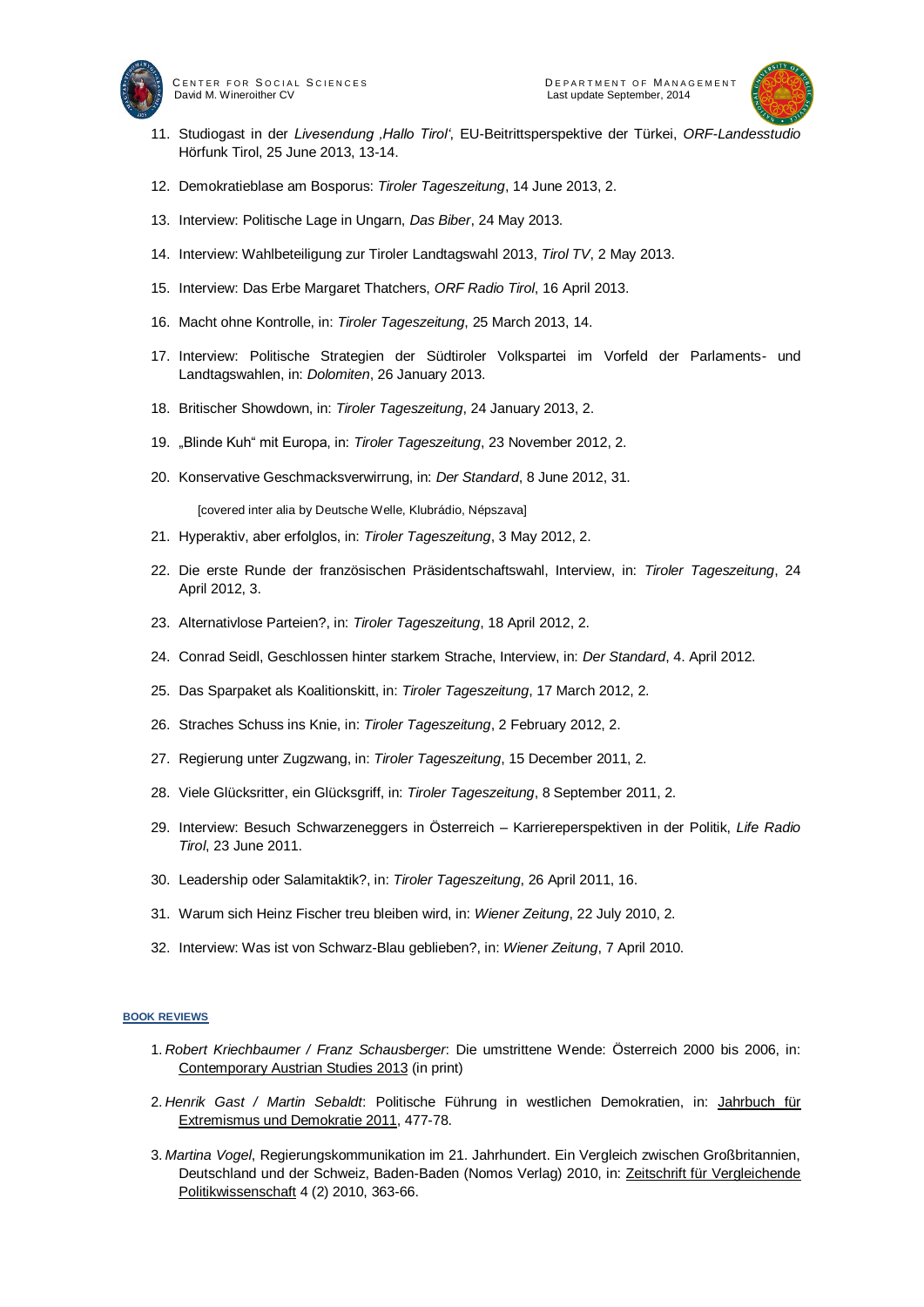

CENTER FOR SOCIAL SCIENCES<br>David M. Wineroither CV CONTERNATION CONTENT DESIGNATION CONTENT DANAGEMENT David M. Wineroither CV



- 4. *John T. Lauridsen*: Nazism and the radical right in Austria 1918-1934 (Danish Humanist Texts and Studies 32), Copenhagen (Tusculanum Press) 2007, in: Österreich in Geschichte und Literatur, 1/2009, 86.
- 5. *Günther Steiner*: Konsequent der richtige Weg. Ein Lesebuch zum 60-jährigen Bestehen der Jungen ÖVP Österreich, Wien (Molden Verlag) 2005, in: Österreich in Geschichte und Literatur, 4/5 2007, 313-14.

#### **ARTICLES (ONLINE)**

1. (K)Eine Ideologie der "Familie"? Konzepte, Inhalte und Stellenwert von "Familie" bei SPÖ und ÖVP, in: Reader zur Sommerakademie "Familie" von "Pro Scientia", Nitra, herausgegeben von "Österreichisches Studienförderungswerk – PRO SCIENTIA", available at:

<http://www.proscientia.at/files/Reader2007.pdf>

2. Students and democratic theory – Successful learning a matter of organization?, available at:

[http://www.fses.uniba.sk/staff/gregusova/English/EPSNet/texty/4\\_Publications/data/Wineroither.doc](http://www.fses.uniba.sk/staff/gregusova/English/EPSNet/texty/4_Publications/data/Wineroither.doc)

3. "Leadership" und Herrschaftsform in Deutschland. Individuelle politische Führung im Systemvergleich und in demokratietheoretischer Betrachtung, available at: [http://www.oegpw.at/tagung06/papers/ak5\\_wineroither.pdf](http://www.oegpw.at/tagung06/papers/ak5_wineroither.pdf)

### **THESES (OFFSET)**

- 1. Struktur, Mechanismen und Dynamik von Regierungsmacht: Die Kanzlerschaft Wolfgang Schüssels, phil. Diss., 389 pages, Univ. Innsbruck 2008
- 2. Herrschen lernt sich leicht, regieren schwer "Leadership" und Herrschaftsform im Deutschland des 20. Jahrhunderts, phil. Dipl.-Arb., 335 pages, Univ. Innsbruck 2005

#### **TRANSLATIONS**

1. Marcin Krol, Leszek Kolakowski, in: Anton Pelinka / David Wineroither (eds.), Idee und Interesse II. Politische Theorie und Ideengeschichte im 20. Jahrhundert, Wien 2007 (translated from English)

#### **MISCELLANEOUS**

- 1. "Special issue *Political Leadership* of Austrian Political Science Journal, Newsletter 3/2008 (Oktober 2008) of "Austrian Political Science Association"
- 2. Was fängt die Zeit mit der Demokratie an? Überlegungen zur politischen Repräsentation, in: Reader Summer Academy "Zeit", released by "Pro Scientia", Seckau, edited by "Österreichisches Studienförderungswerk – PRO SCIENTIA", 2008
- 3. (K)Eine Ideologie der "Familie"? Konzepte, Inhalte und Stellenwert von "Familie" bei SPÖ und ÖVP, in: Reader Summer Academy "Familie", released by "Pro Scientia", Nitra, edited by "Österreichisches Studienförderungswerk – PRO SCIENTIA", 2007, Seite 22-27
- 4. "Herrschen lernt sich leicht, regieren schwer" (presentation of monograph) In: Newsletter 2/2007 (July 2007) of "Austrian Political Science Association"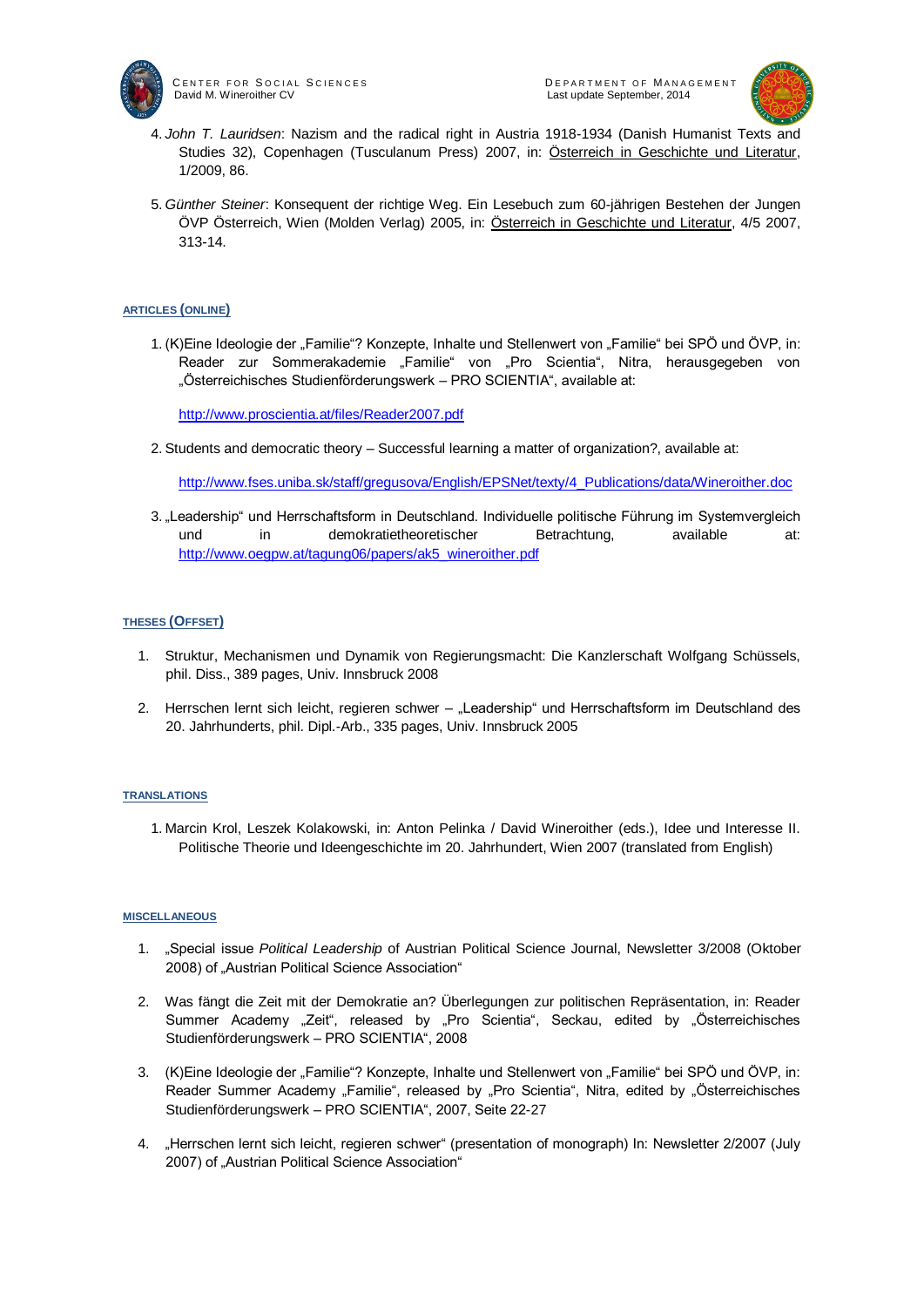

<sup>C</sup> E N T E R F O R <sup>S</sup> O C I A L <sup>S</sup> C I E N C E S <sup>D</sup> E P A R T M E N T O F <sup>M</sup> A N A G E M E N T



#### **CONFERENCE ACTIVITIES AND LECTURES**

- 1. Change and adaptation: The electoral winning formula of right-wing populists, conference 'Change and Crises in Central Europe', 3<sup>rd</sup> WAN bi-annual meeting, Prague, June 27 to 29, June 28, 2014
- 2. Demokratiequalität in Europa: Anhaltende Defekte oder progressive Lösungen in Osteuropa?, *Jean Monnet lecture series at Fachhochschule des Bfi-Wien*, Wien, October 29, 2013
- 3. Panel Chair, *joint conference "Politik der Vielfalt" of SVPW, DVPW und ÖGPW*, Innsbruck, 19-21 September 2013
- 4. BürgerInnen und Parteien- eine schwierige Beziehung? Trends der internationalen Politikvermittlung im 21. Jahrhundert, *Bezirksparteitag SVP Pustertal, Pfalzen*, 26 January 2013

[including podium discussion with the Governor and Deputy Governors of the province of South Tyrol; coverage provided by regional newspapers *Dolomiten* and *Tageszeitung*]

- 5. Leadership and Democratic Linkage Building, *Research Platform Organizations and Society, LFU Innsbruck*, 15 December 2012
- 6. Still the Country of Consociationalism? Austrian Democracy and the State of the Art in Comparative Politics, *Tag der Politikwissenschaft, University of Graz*, Graz, 30 November 2012
- 7. Discussant: Panel "Die Finanzkrise und Europa Effekte globaler Krisen auf nationales und regionales Regieren", *Tag der Politikwissenschaft, University of Graz*, Graz, 30 November 2012
- 8. Ist die Demokratie in Ungarn in Gefahr?, podium discussion with Gergely Kispal (Budapester Zeitung, BUND) und Gregor Mayer (dpa, profil, Der Standard), organized by *Bildungsakademie Die Grünen*, Budapest, 24 August 2012
- 9. "*Brauchen Politiker externe Expertise*?", *podium discussion* with Feri Thierry, MEP Eva Lichtenberger, MEP Heinz Seeber, Mayor of Innsbruck Christine Öppitz-Plörer Kaiser Leopold Saal, Innsbruck, 3 April 2012
- 10. The Austrian Democracy and Comparative Politics, *Wirth Institute for Austrian and Central European Studies*, University of Alberta, 16 February 2012
- 11. Comparing Late and New Democracies in the Contemporary European Union: On the State of Democracy in Austria and Hungary, *Center for Austrian Culture and Commerce*, University of New Orleans, 13 February 2012
- 12. Legitimation auf historischem Grund: Österreichische politische Identitäten im 20. Jahrhundert, *Italienisch-deutsches historisches Institut Trient*, Trient, 15 December 2011
- 13. Was ist Politik und das Wesen von Demokratie?, *Tiroler Hochschultag*, Innsbruck, 24 November 2011
- 14. Demokratiequalität in Europa: Anhaltende Defekte oder progressive Lösungen in Osteuropa?, *Jean Monnet lecture series at Fachhochschule des Bfi-Wien*, Wien, 22 October 2011
- 15. "Einmal Konfliktdemokratie und zurück? Das Missverständnis eines Konkordanz-Comebacks in Österreich", *joint conference "Politische Integration" of SVPW, DVPW und ÖGPW*, Basel, 14 January 2011
- 16. Gemeinderats- und Bürgermeisterwahlen in Oberösterreich, *conference "Regional- und Lokalwahlen in Österreich" organized by the Department of Political Science at the LFU Innsbruck and the Austrian Political Science Association,* Innsbruck, 22 November 2010
- 17. Book presentation: "The Schüssel Era in Austria", "Kanzlermacht Machtkanzler?"; public podium discussion with Peter Gerlich, Anton Pelinka, Fritz Plasser und David Wineroither; Cafe Griensteidl, Wien, 7 April 2010

[Rezeption in der Tagespresse: "Was ist von Schwarz-Blau geblieben" – Wiener Zeitung 7.4.2010; "10 Jahre Schwarz-Blau-Bilanz ohne 'Schüssel-Hype'" - Vorarlberger Nachrichten 8.4.2010;